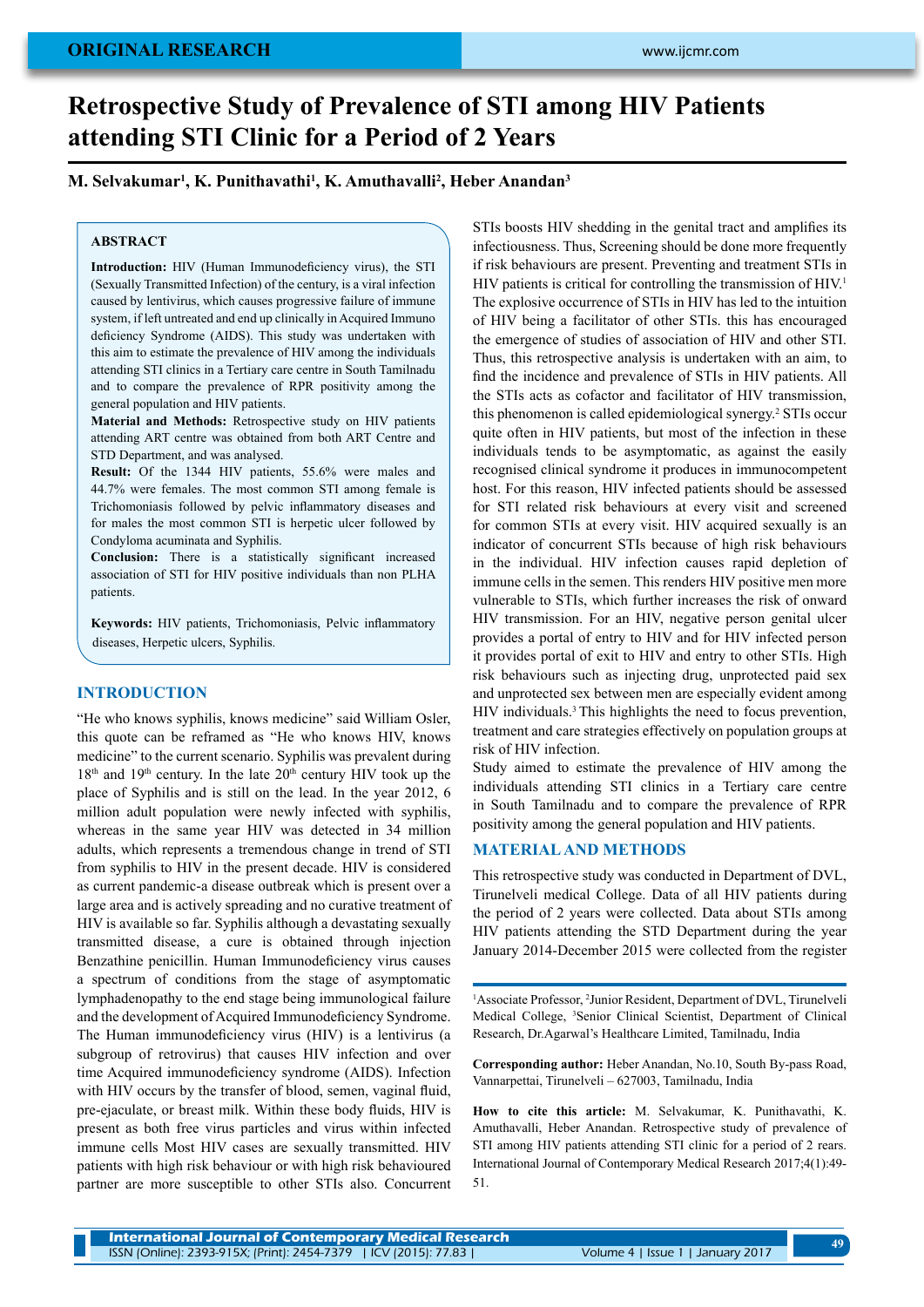maintained at STD OPD, Tirunelveli Medical College. HIV patients from ART centre attending STD clinic will be included in the study. Similarly, data about STIs among non PLHA patients attending the STD OPD during the same years were also collected. The occurrence of STIs like Trichomoniasis, Bacterial vaginosis, Non-herpetic and Herpetic ulcer, Wart, Molluscum contagiosum, Scabies, and Bubo were noted in both PLHA and NON PLHA patients.

### **RESULTS**

Total number of patients who attended STI clinics during the period of 2 years is 3864. Among them HIV was seropositive in 1344, as demonstrated in Table 1.

As in Table 1, among the 1344 HIV patients those who attended the STD OPD at Tirunelveli medical college during the period Jan 2014-Dec 2015, 742 were males and 602 were females. Of the 2520, NON PLHA cases who attended the STD OPD at Tirunelveli Medical college hospital during the period Jan 2014-Dec 2015, 1552 were males and 968 were females.

In this study, it was found that the most common symptom among female HIV patients is cervical vaginal discharge followed by painful ulcers and lower abdominal pain. Most common symptom among male HIV patients is painful ulcers followed by Papular lesions and itching over the genitals and entire body, and the least common symptom is urethral discharge. The most common diagnosis among female HIV patients is Trichomoniasis (25%), Bacterial vaginosis (6.3%) followed by herpetic ulcers, Pelvic inflammatory diseases (5.48%) and syphilis. The most common diagnosis among male HIV patients is herpetic ulcer followed by Condyloma acuminata, Molluscum contagiosum and Syphilis. No cases seen with Bubo. In this study it was found that the most common symptom among the non PLHA patients is in the same order as in HIV patients, that is cervical vaginal discharge followed by painful ulcers and lower abdominal pain in females and in males, the most common symptom is painful ulcers, papular lesions and itching over the genitals and entire body. The most common diagnosis among non PLHA patients is similar to that of PLHA patients. That is herpetic ulcer followed by Condyloma acuminata, Molluscum contagiosum and Syphilis. None of the cases were diagnosed with bubo or gonorrhoea in our study in both the groups. The odds of having Cervical vaginal discharge among PLHA is 204 (out of 602). The odds of having Cervical vaginal discharge among Non PLHA is 248 (out of 968). The odds ratio is 1.48 for PLHA than Non PLHA and this is significant as it is more than '1'. It does not fall within the confidence interval (0.18-0.6) (table-2). Hence this shows 1.5 times increased occurrence of cervical vaginal discharge among PLHA. The odds of having herpetic ulcer among PLHA are 51 (out of 1344). The odds of having herpetic ulcer among Non PLHA are 40 (out of 2520). The odds ratio is 2.4 for PLHA than Non PLHA and this is also significant as it is more than '1'. It does not fall within the confidence interval (0.46-1.28). Hence this shows 2.4 times increased occurrence of Herpetic ulcer among PLHA. Similarly, the odds ratio is significant for all the other STIs. This shows the increased occurrence of other STIs among HIV infected patients, which is discussed in table 3. In this study, the occurrence of Syphilis in PLHA patients is 0.89% and that in non PLHA patients is 0.51%.

| <b>Description</b>                                                  | Male  | Female | Total |  |  |
|---------------------------------------------------------------------|-------|--------|-------|--|--|
| Total no of patients attended sti opd                               | 2294  | 1570   | 3864  |  |  |
| Hiv seropositive                                                    | 742   | 602    | 1344  |  |  |
| Prevalence                                                          | 32.34 | 38.34  | 34.78 |  |  |
| Table-1: Prevalence of HIV seropositivity in patients attending std |       |        |       |  |  |
| OPD                                                                 |       |        |       |  |  |

| <b>STIs</b>                                                   | <b>Odds</b> ratio | <b>Confidence interval</b> |  |  |
|---------------------------------------------------------------|-------------------|----------------------------|--|--|
| Cervical vaginal discharge                                    | 1.48              | $0.18 - 0.6$               |  |  |
| Non-herpetic ulcer                                            | 0.49              | $-1.8 - 0.38$              |  |  |
| Herpetic ulcer                                                | 2.4               | $0.46 - 1.28$              |  |  |
| Lower abdominal pain                                          | 0.89              | $-0.54 - 0.32$             |  |  |
| Wart                                                          | 0.69              | $-0.93 - 0.19$             |  |  |
| Molluscum contagiosum                                         | 2.25              | $-0.37-1.99$               |  |  |
| Urethral discharge                                            | 0.62              | $-2.72 - 1.78$             |  |  |
| <b>Scabies</b>                                                | 0.12              | $-1.76 - 0.82$             |  |  |
| <b>RPR</b> positivity                                         | 1.73              | $-0.24 - 1.32$             |  |  |
| Table-2: Odds ratio and confidence interval for STI among HIV |                   |                            |  |  |
| patients                                                      |                   |                            |  |  |

| <b>STIs</b>                                        | <b>PLHA</b> | <b>Non-PLHA</b> |  |
|----------------------------------------------------|-------------|-----------------|--|
| Cervical vaginal discharge                         | 33.8%       | 25.6%           |  |
| Non-herpetic ulcer                                 | 0.29%       | 0.59%           |  |
| Herpetic ulcer                                     | 3.79%       | 1.58%           |  |
| Lower abdominal pain                               | 5.48%       | $6.09\%$        |  |
| Wart                                               | 1.19%       | 1.70%           |  |
| Molluscum contagiosum                              | $0.44\%$    | 0.19%           |  |
| Urethral discharge                                 | $0.07\%$    | $0.11\%$        |  |
| <b>Scabies</b>                                     | 0.22%       | 0.35%           |  |
| <b>RPR</b> positivity                              | $0.89\%$    | 0.51%           |  |
| Bubo                                               | $0\%$       | $0\%$           |  |
| Table-3: Prevalence of STI among plha and non-PLHA |             |                 |  |

### **DISCUSSION**

Of the 3864 patients 1344 were HIV positive during the study period of 2 years. It was positive in 742 males and 602 females. This male predominance is similar to the other studies by Mendiratta vibhu et al, Chopra et al and Baruah et al and is explained by the fact that majority of infections in female are asymptomatic and also the social factors not allowing women to attend STI clinics easily.4-6

The prevalence of HIV among the population attending STI clinic in this study is 35%. This is because, our centre is a referral STD centre and majority of the population attending STI clinic are high risk behavioured and all the newly diagnosed HIV positive individuals attend STI clinics to rule out STI coinfection**.** Prevalence of HIV was 15% in a study conducted by Thappa et al in a referral STD centre in Pondicherry, south India between the year 1993 – 1997. This is in concordance with our study.7

In this study, it was found that the most common symptom among female HIV patients is cervical vaginal discharge followed by painful ulcers and lower abdominal pain.

Most common symptom among male HIV patients is painful ulcers followed by Papular lesions and itching over the genitals and entire body, and the least common symptom is urethral discharge.

The most common diagnosis among female HIV patients is